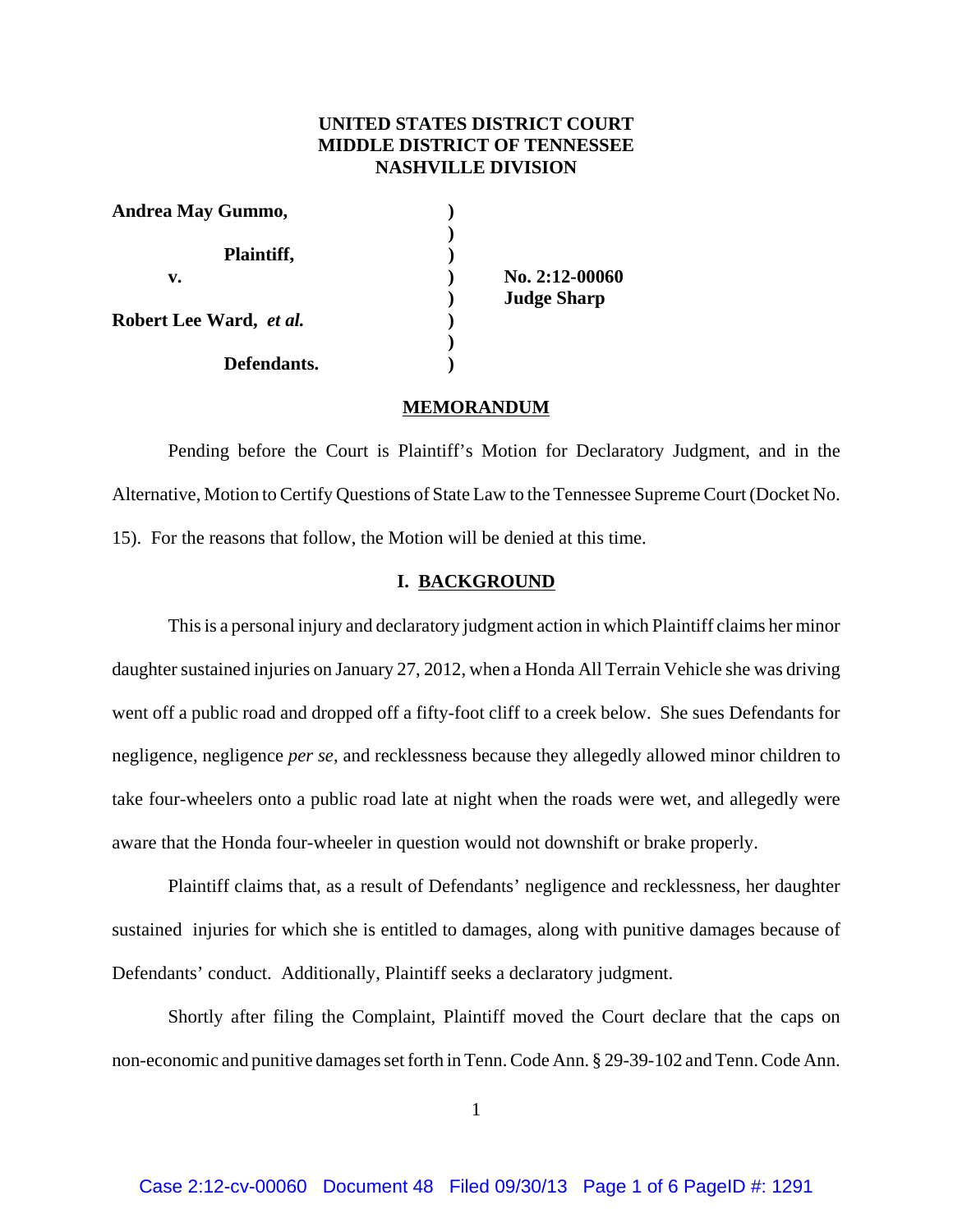§ 29-39-104 are unconstitutional, on their face and as applied, and violate Art. I § 6 and Art. XI § 16 of the Tennessee Constitution. In the alternative, Plaintiff requests that the Court certify the question of the constitutionality of the statutory caps to the Tennessee Supreme Court.

### **II. DISCUSSION**

The Tennessee Civil Justice Act became effective on October 1, 2011. Under the Act, noneconomic damages are capped at \$750,000. Tenn. Code Ann. §29-39-102 (1)(2). These are defined to include damages for "physical and emotional pain; suffering; inconvenience; physical impairment; disfigurement; mental anguish; emotional distress; loss of society, companionship, and consortium; injury to reputation; humiliation; noneconomic effects of disability, including loss of enjoyment of normal activities, benefits and pleasures of life and loss of mental or physical health, well-being or bodily functions; and all other nonpecuniary losses of any kind or nature." Id. § 29-39- $101.$ <sup>1</sup>

The Act also contains limits on punitive damages. Specifically, the Act provides that "[p]unitive or exemplary damages shall not exceed an amount equal to the greater of (A) two (2) times the total amount of compensatory damages awarded; or (B) five hundred thousand dollars (\$500,000)." Id. 29-39-104(a)(5).

Insofar as Plaintiff asks the Court to declare the caps on non-economic and punitive damages unconstitutional, her request will be denied for now because it is not ripe for consideration.

"[R]ipeness 'is drawn both from Article III limitations on judicial power and from prudential

<sup>&</sup>lt;sup>1</sup> This cap is increased to \$1,000,000 for a "catastrophic loss/injury," which is defined to include a spinal cord injury resulting in paraplegia or quadriplegia, amputation of two hands, two feet, or one each; third degree burns over 40% or more of the body, or third degree burns up to 40% or more of the face; or wrongful death of the parent leaving a surviving minor child of a deceased parent with custody or visitation rights. Id. & § 29-39-102(d). The present case does not appear to fall within the catastrophic loss category.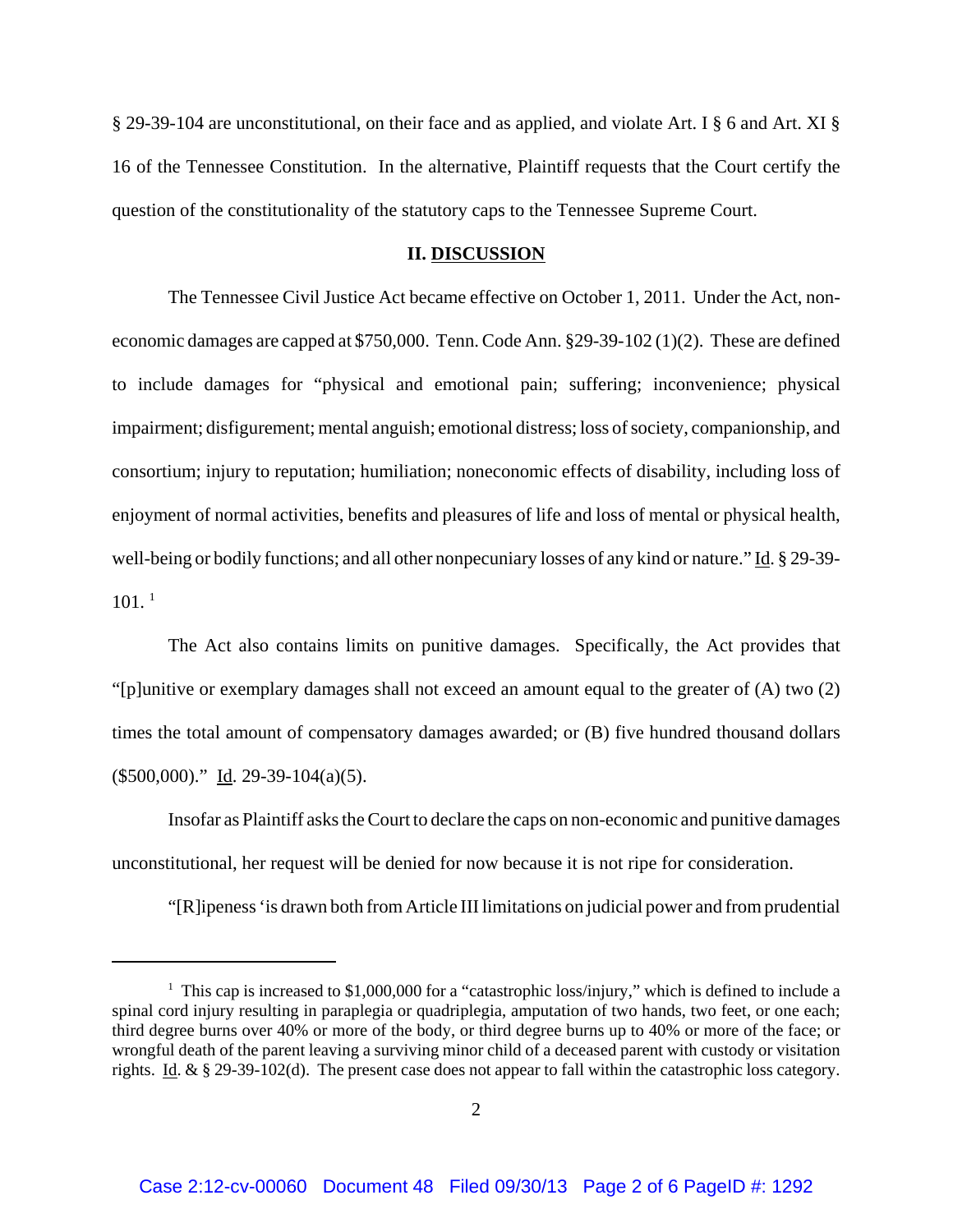reasons for refusing to exercise jurisdiction." Warshak v. United States, 532 F.3d 521, 525 (6<sup>th</sup> Cir. 2008) ( *en banc*) (quoting Nat'l Park Hospitality Ass'n v. Dep't of Interior, 538 U.S. 803, 808 (2003)). "[T]he ripeness doctrine poses 'a question of timing' and counsels against resolving a case that is 'anchored in future events that may not occur as anticipated, or at all.'" Susan B. Anthony List v. Driehaus, 2013 WL 1942821 at  $*3$  (6<sup>th</sup> Cir. May 13, 2013) (citation omitted). "Three factors guide the ripeness inquiry: '(1) the likelihood that the harm alleged by the plaintiffs will ever come to pass; (2) whether the factual record is sufficiently developed to produce a fair adjudication of the merits of the parties' respective claims; and (3) the hardship to the parties if judicial relief is denied at this stage in the proceedings." Berry v. Schmitt,  $688$  F.3d 290, 298 ( $6<sup>th</sup>$  Cir. 2012) (quoting, Grace Cmty. Church v. Lenox Twp., 544 F.3d 609, 615 ( $6<sup>th</sup>$  Cir. 2008)). The Court is to "weigh [these] factors when deciding whether to address the issue presented for review." Kentucky Press Ass'n, Inc. v. Kentucky, 454 F.3d 505, 509 (6<sup>th</sup> Cir. 2006).

Collectively, the factors do not counsel in favor of this Court adjudicating the constitutionality of Tennessee's caps on non-economic and punitive damages at this time. While the failure to make the constitutional determination presently could conceivably present a hardship to the parties to the extent it impacts upon settlement discussions, this potential hardship is outweighed by the fact that it is unclear whether the harm will ever come to pass, and the factual record is not sufficiently developed to adjudicate the merits of Plaintiff's claim that she is entitled to a ruling on the statutory caps.

The statutory caps on non-economic and punitive damages will have no relevance to this case unless, and until, Plaintiffs obtains a verdict in excess of one or more of those caps.<sup>2</sup> Whether

<sup>&</sup>lt;sup>2</sup> The act provides that the caps "shall not be disclosed to the jury, but shall be applied by the court[.]" Tenn. Code Ann. § 29-39-102(g) &  $104(a)(6)$ .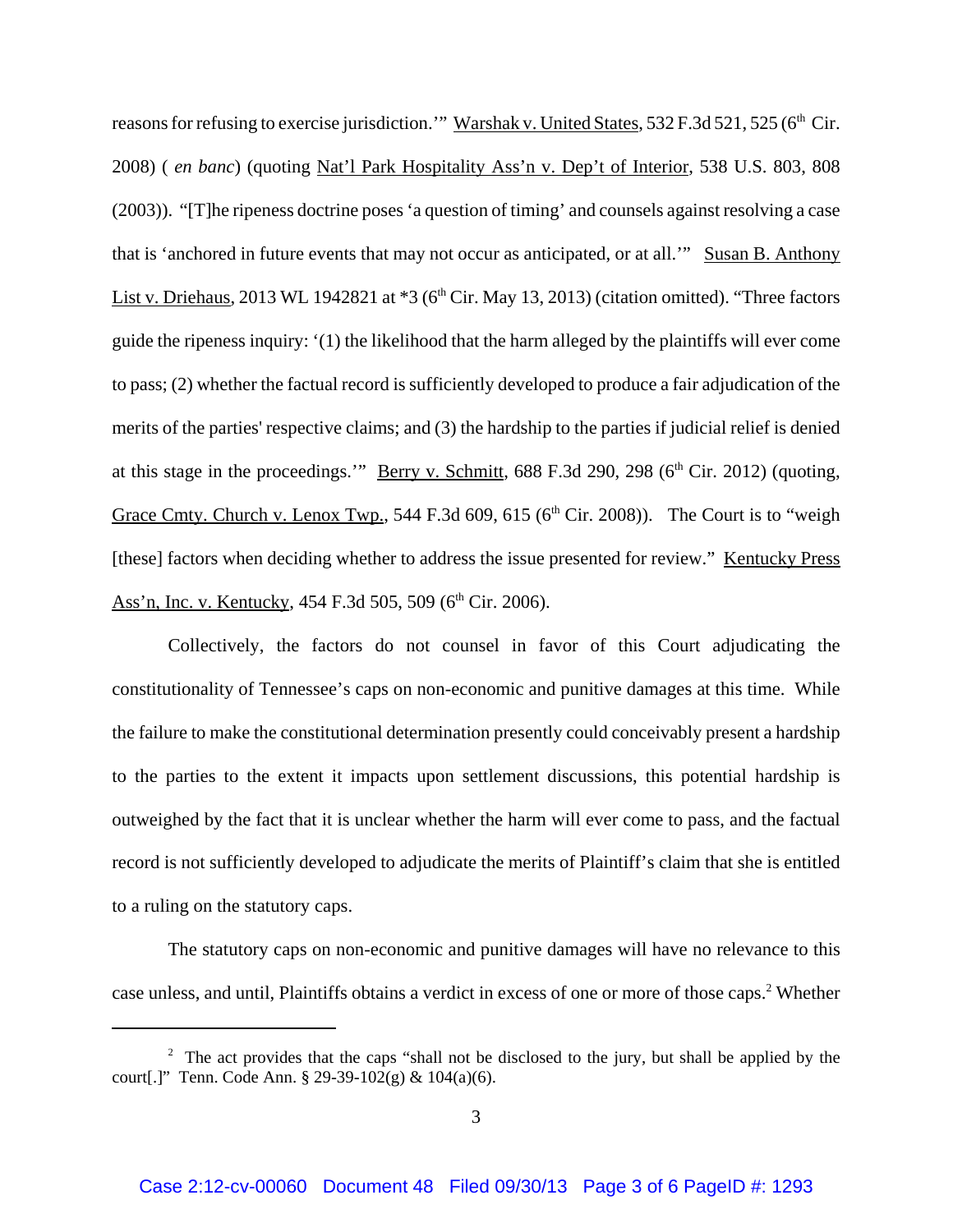the caps are implicated in this case is very much an open question at this time because Defendants deny liability, assert comparative fault, and have taken the position that Plaintiff is not entitled to any recovery, let alone a recovery in excess of the statutory caps on non-economic or punitive damages.

If the Court were to undertake a determination of the constitutionality of the statutory caps at this time, it may be engaging in nothing more than an academic exercise that potentially has ramification beyond this case. This, the Court is disinclined to do, because "'[a] fundamental and longstanding principal of judicial restraint requires that courts avoid reaching constitutional question in advance of the necessity of deciding them.'" United States v. Doyle,  $711$  F.3d  $729$ ,  $736$  ( $6<sup>th</sup>$  Cir. 2013) (quoting, Lyng v. Nw. Indian Cemetery Protective Ass'n, 485 U.S. 439, 445–46 (1988)).

Insofar as Plaintiff alternatively requests that the Court certify the issue to the Tennessee Supreme Court, that, too, will be denied.

The decision of whether to certify a question to a state supreme court "rests in the sound discretion of the federal court." Lehman Bros. v. Shein, 416 U.S. 386, 391 (1974). "While a matter of discretion, it is not a decision undertaken lightly by this Court" because "federal courts often answer state law questions, just as state courts answer federal questions," and because "the practice of certifying questions can be overused and add unnecessary burden on the answering court[.]" Renteria-Villegas v. Metro. Gov't of Nashville & Davidson Ctny, 2011 WL 4048523 at \* 12 (M.D. Tenn. Sept. 12, 2011); <u>see, Pennington v. State Farm Mut. Auto. Ins. Co.</u>, 553 F.3d 447, 450 (6<sup>th</sup> Cir. 2009) ("the federal courts generally will not trouble our sister state courts every time an arguably unsettled question of state law comes across our desks.").

Under Tennessee law,

4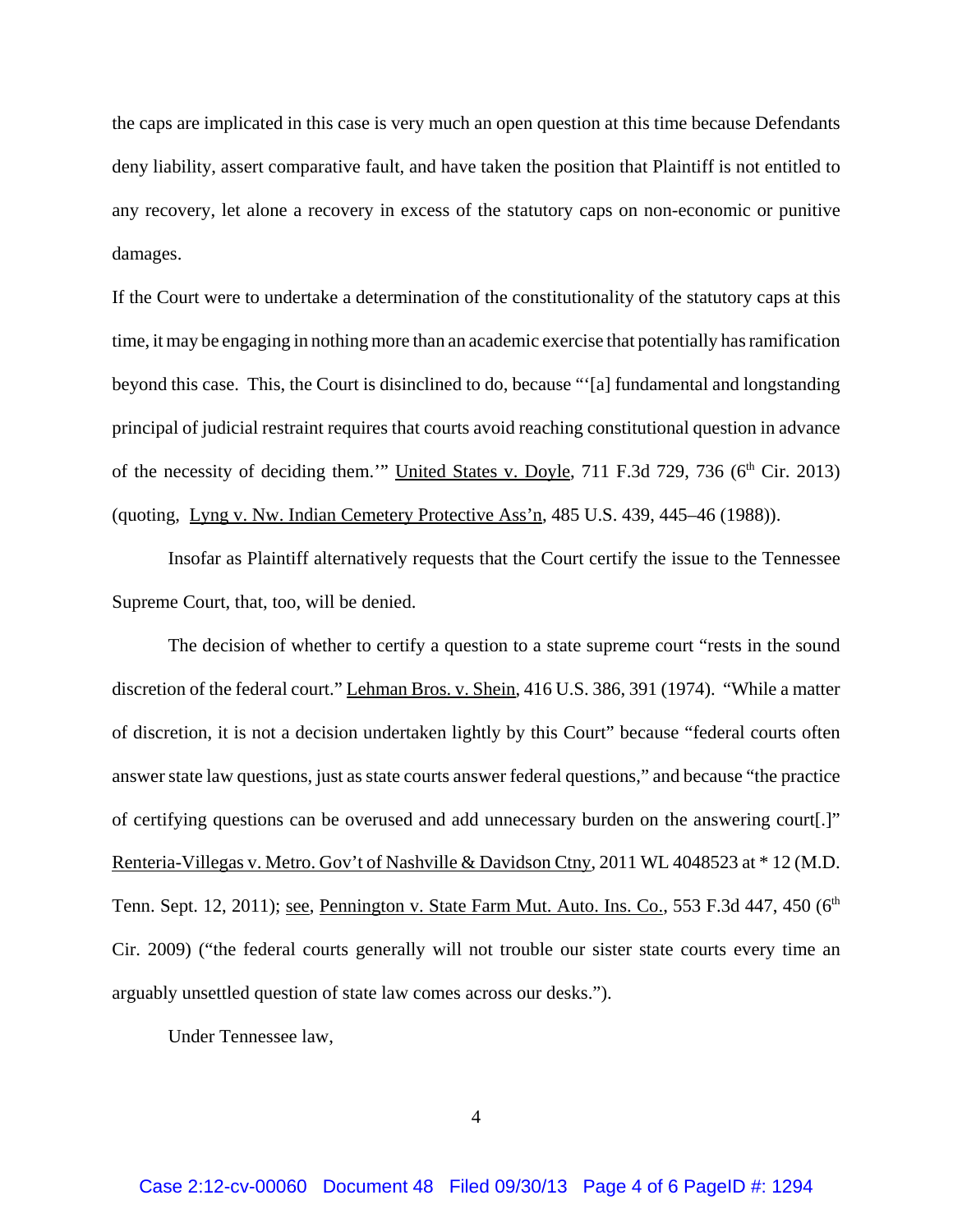The Supreme Court may, at its discretion, answer questions of law certified to it by the Supreme Court of the United States, a Court of Appeals of the United States, a District Court of the United States in Tennessee, or a United States Bankruptcy Court in Tennessee. This rule may be invoked when the certifying court determines that, in a proceeding before it, there are questions of law of this state which will be determinative of the cause and as to which it appears to the certifying court there is no controlling precedent in the decisions of the Supreme Court of Tennessee.

Tenn. Sup.Ct. R. 23 § 1. "Rule 23 permits consideration of questions of law only, not questions of fact or controversies as a whole." Seals v. H & F, Inc., 301 S.W.3d 237, 241 (Tenn. 2010).

In its present posture, this case does not meet the requirements of Tennessee Supreme Court Rule 23. An answer to the question of whether the statutory caps violates the Tennessee Constitution will not be determinative of the case; the case will go forward regardless, and whether the statutory caps come into play will only arise if the jury finds Defendants liable and awards damages in excess of the caps. See, Mehlenbacher v. Akro Nobel Salt, Inc., 216 F.3d 291, 300 (2<sup>nd</sup> Cir. 2000) (refusing to certify question "despite the uncertainty in New York law as to the availability of stigma damages, that issue is not currently determinative of the action"); Shirazi v. Childtime Learning Center, Inc., 2008 WL 508088 at \*1 (W.D. Okla. Feb. 22, 2008) ("certification is not warranted for merely hypothetical questions" under similar Oklahoma rule); Patel v. United Fire & Cas. Co., 80 F. Supp.2d 948, 954 (N.D. Ind. 2000) (refusing to certify, under comparable Indiana rule, questions of whether insureds were entitled to consequential damages on breach-of-contract claim and whether insureds were entitled to emotional damages on bad faith claim because answers would not be "determinative of the cause").

## **III. CONCLUSION**

On the basis of the foregoing, Plaintiff's Motion for Declaratory Judgment, and in the

5